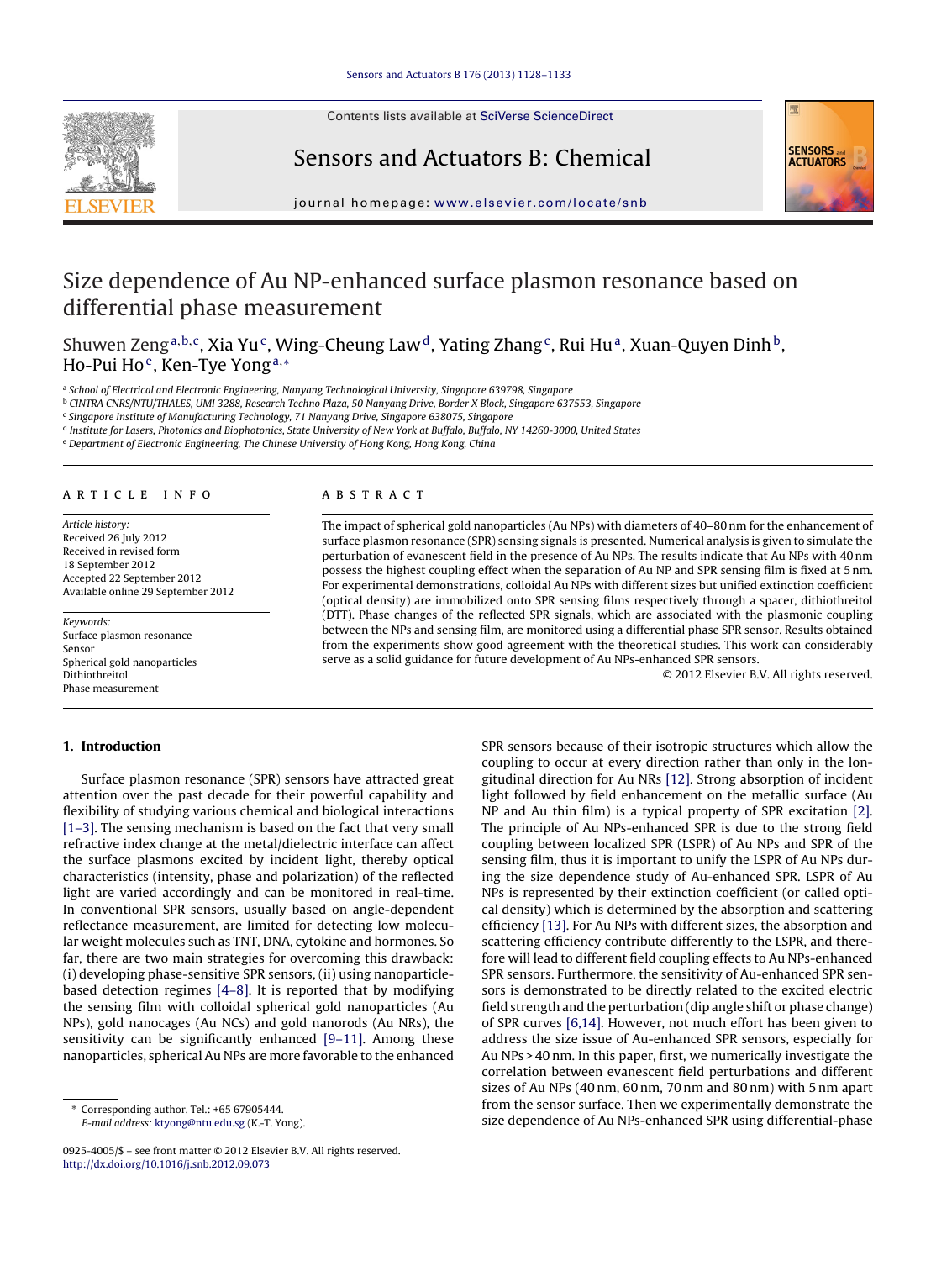detection method. Using DTT as the spacer, colloidal Au NPs with diameters of 40 nm, 60 nm, 70 nm and 80 nm have been immobilized on the sensor surface for investigating their coupling effect to the enhanced SPR sensing signals.

#### **2. Theoretical modeling**

According to the conditions for surface plasmon excitation in the Kretchmann configuration [\[2\],](#page-4-0) the wave vector of incident light projected in the x direction  $k_x$ , which is parallel to the sensing film, should be matched with the wave vector of the surface plasmon oscillations  $k_{sp}$ :

$$
k_x = k_{sp} \quad \text{where} \quad k_x = k_0 n_{\text{prism}} \sin \theta_{\text{inc}} \tag{1}
$$

Here  $k_0$  is the wave vector of the incident light in free space,  $n_{\text{prism}}$  = 1.76552 is the refractive index of the prism at wavelength of 785 nm,  $\theta_{\rm inc}$  = 52.0 $^{\circ}$  is the incident angle. Thus, the calculated wavelength of surface plasmon  $\lambda_{sp}$  from Eq. (1) is 564 nm. When the absorption peak of LSPR for colloidal Au NPs is close to the wavelength of surface plasmons excited in the gold thin film  $\lambda_{sp}$ , strong plasmonic coupling will occur and lead to enhanced changes in the SPR signal. The absorption peaks of colloidal Au NPs used in our experiments are 525 nm, 535 nm, 541 nm and 571 nm for diameters of 40 nm, 60 nm, 70 nm and 80 nm, respectively. It is worth noting that as the Au NPs are placed close to the gold metallic film, there will be a significant red-shift (up to 100 nm) for the extinction spectrum of Au NPs, which varies with spacing distance between the particle and the sensing film [\[15\].](#page-4-0) Furthermore, from Mie scattering theory, in the case of Au NPs with diameter smaller than 40 nm, the extinction coefficient (absorption peak in UV–vis measurement) is dominated by the absorption of the nanoparticles. When the diameter exceeds 40 nm, the scattering component becomes more pronounced with increasing particle size [\[13\].](#page-4-0) As a result, Au NPs with diameter >40 nm on the sensing film would absorb less light energy and thus relatively weaker field enhancements will be excited.

To further understand how the ratio of absorption and scattering affects the plasmon coupling, we simulated the perturbation of evanescent field between the Au NPs and the sensing film using finite element analysis (COMSOL Multiphysics 3.5). [Fig.](#page-2-0) 1a shows the solution space and the media in the modeling from left to right is: prism, sensing film (gold with 50 nm thickness) and water, respectively. In [Fig.](#page-2-0) 1d, one can see that when there is no Au NP within close range to the sensing film, a clear evanescent field is observed when SPR occurs. Under these conditions, the electric field decays exponentially from the metallic substrate. The field intensity profiles along the direction normal to the sensing film for various Au NP-sensing film distances are presented in [Fig.](#page-2-0) 1c. If we fix the size of the Au NPs, the largest enhancement of the local field is achieved when the gap is 5 nm wide. As shown in [Fig.](#page-2-0) 1b, Au NPs with diameter of 40 nm has the greatest overall field enhancement in the gap (fixed at 5 nm) between the Au NPs and the sensing film, suggesting thatthe absorption component dominates the field enhancement. It should also be noted that the electric field amplitude obtained in the presence of Au NP has more than 2 orders of magnitude higher than that without Au NPs.

#### **3. Experimental**

#### 3.1. Materials

DL-Dithiothreitol(BioUltra,∼1 M in H<sub>2</sub>O), glycerin(≥99%), formamide (BioReagent, ≥99.5%) were purchased from Sigma Aldrich. Spherical gold nanoparticles (OD = 1.0) with diameters 40 nm, 60 nm, 70 nm and 80 nm were purchased from Nanopartz Accurate. The size variance is less than 4%. All chemicals were used as received without further purification. Ultrapure deionized (DI) water was obtained by Spectra-Teknik water purification system. Glass slides coated with 50 nm of gold film were purchased from Platypus.

## 3.2. SPR sensor

In order to demonstrate the aforementioned size dependence experimentally, a home-built differential phase-sensitive SPR sensor based on a modified interferometric configuration as shown in [Fig.](#page-2-0) 2(a) is used. An 80-mW 785 nm laser diode is used as the excitation light source and is  $45°$  linearly polarized for both  $p$ - and s-polarizations. In the signal beam, the light goes through a sensor head consisting of an equilateral prism made from SF11 glass (Edmund optics) and a flow chamber that allows the sample solutions to interact with the 50 nm thick sensing film (Platypus). The sensing film is attached to the prism with the aid of optical matching oil (Cargille labs). The incident angle is approximately 52.0◦. In order to improve system stability, the reference arm is modified with a Michelson like configuration to avoid any temporal shift in the reflected beam due to movement of the piezoelectric transducer (PZT). The PZT is driven by a sawtooth wave oscillating at 86 Hz to generate an optical path difference and obtain complete sine waves for both  $p$ - and s-polarizations (see [Fig.](#page-2-0) 2(b)). At the last beam splitter, the signal beam and reference beam interferes and is finally separated by the Wollaston prism into p- and s-polarized light. A software program (Labview 8.2) is written to collect the real-time data from the two-channel photo detector through a DAQ card (NI PCI-6115). The phase difference extraction process involves a point-wise arcsine algorithm after low-pass filtering [\[16\].](#page-4-0)

#### **4. Results and discussion**

# 4.1. Performance of the SPR sensing system

[Fig.](#page-3-0) 3 shows the calibration results of our home-built SPR sensing system, different weight ratios (1%, 2.5% and 5%) of glycerin and formamide solutions were introduced into the sensor head, respectively. The corresponding refractive index frompure water to 5% glycerin is 1.333-1.339 [\[17\].](#page-4-0) For 1% glycerin, the refractive index change fromwater is 0.0012 refractive indexunits (RIU) and aphase change of 22.16 $\circ$  is obtained (see [Fig.](#page-3-0) 3(a)). Stability of the system was also monitored for 10 min, and the fluctuation of differential phase is approximately 0.01◦. Thus, the calculated detection limit for our SPR sensor is  $5.4 \times 10^{-7}$  RIU. Formamide is a commonly used reagent for many biological reactions, for example, it can be used for stabilizing denatured single-strand DNA [\[1,18\].](#page-4-0) Calibration curves for formamide solution are very important for biosensing applications. The step-like phase change with increasing concentration of formamide in [Fig.](#page-3-0) 3(b) also demonstrates the high sensitivity of our differential-phase SPR sensor.

#### 4.2. Nanoparticle-enhanced SPR sensing measurements

According to our simulation results, a 5 nm spacer between the Au NPs and the sensing film should produce the largest evanescent field perturbation. It is known that binding of Au NPs to the surface of organic-modified substrates (metal, glass,  $Al_2O_3$ ) can be achieved with covalent bonds between colloidal Au and functional groups such as  $-SH$ ,  $-CN$ ,  $-NH<sub>2</sub>$  and  $-COOH$ . Among them, thiol groups  $(-SH)$  attracted a lot of attention in the area of functionalized self-assembled monolayers (SAMs) because of their flexibility and strong binding strength in Au-S bonds [\[19,20\].](#page-4-0) A typical Au NP-enhanced SPR detection process is that the targeted biological or chemical analytes are first flowed onto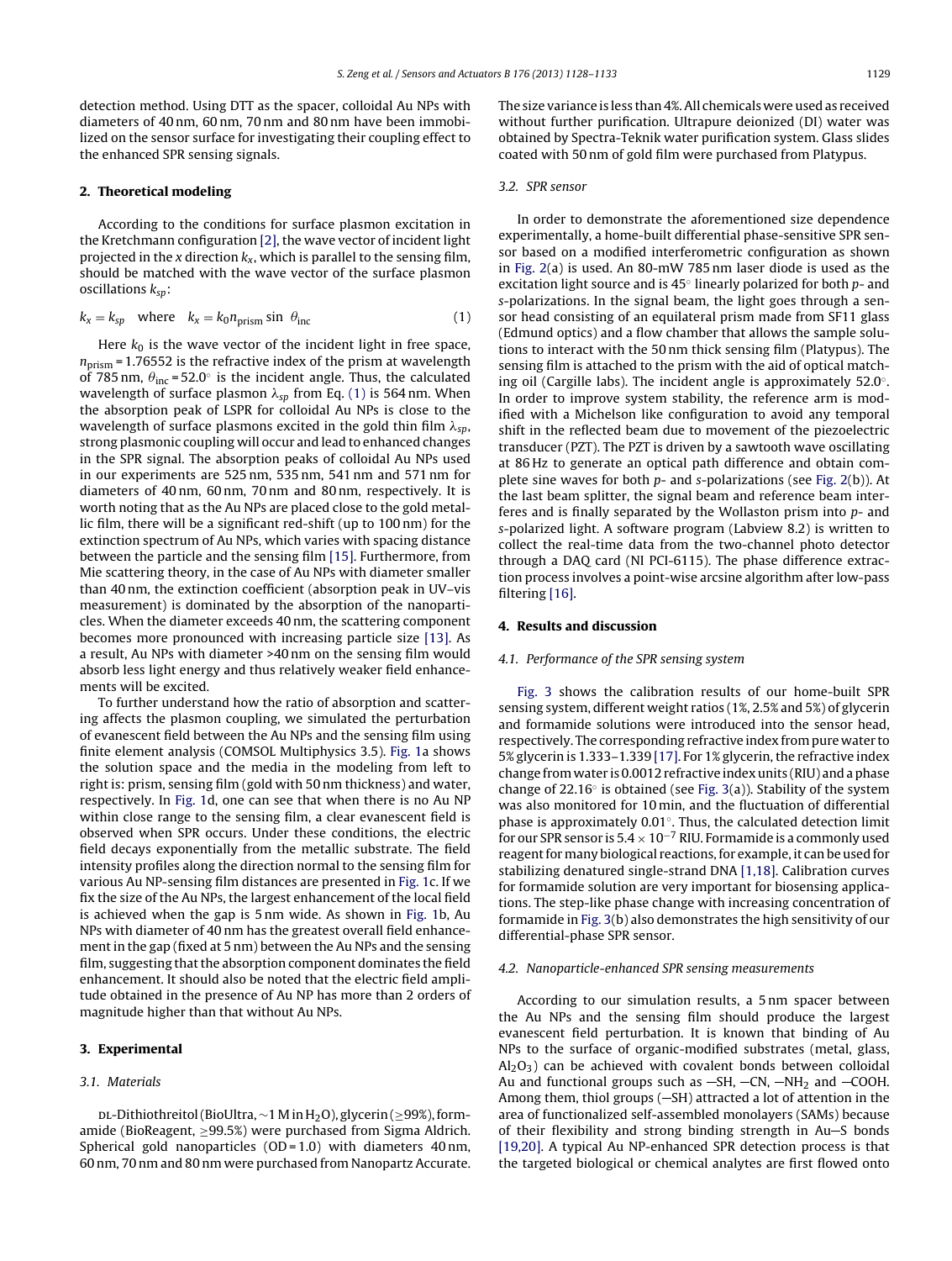<span id="page-2-0"></span>

Fig. 1. FEA simulations of resonant spherical-Au NP coupling to the sensing film: (a) normal of the electric field with Au NP (diameter is 40 nm, distance from the film is 5 nm), cross-section plots for the electric field along y = 0, (b) Au NP with different diameters, (c) different distances between Au NP (40 nm in diameter) and the Au film, (d) without Au NP. The electric fields for Au NP with diameter in 60 nm, 70 nm and 80 nm in (b) are magnified by a factor of 10 for clarity.

the functionalized sensing film followed by Au NPs functionalized with capture-analytes. In this way, sandwich structures with targeted analytes between the Au NPs and the sensing film are formed [\[6\].](#page-4-0) Thiol groups are perfect candidate for functionalizing the sensing film due to their capability of binding to most of small targeted analytes such as single strand DNA and hormones [\[21,22\].](#page-4-0) It is reported that when dithiothreitol (DTT) is bound to a metallic substrate, the distance introduced by the thiol-groups is estimated to be 5 nm [\[23–25\],](#page-4-0) which matches well with our previous calculated optimal separation distance. Thus, in our configuration, DTT



Fig. 2. (a) Schematic diagram of the differential phase-sensitive SPR sensor based on a modified interferometric configuration and (b) simulations results of  $I_p$  and  $I_s$  ( $n_{\rm sample}$ ) ranging from 1.0000 to 1.0005).  $I_p$  (red curves) shifts to right with increasing  $n_{sample}$  while  $I_s$  (blue curve) remains unchanged. (For interpretation of the references to color in this figure legend, the reader is referred to the web version of the article.)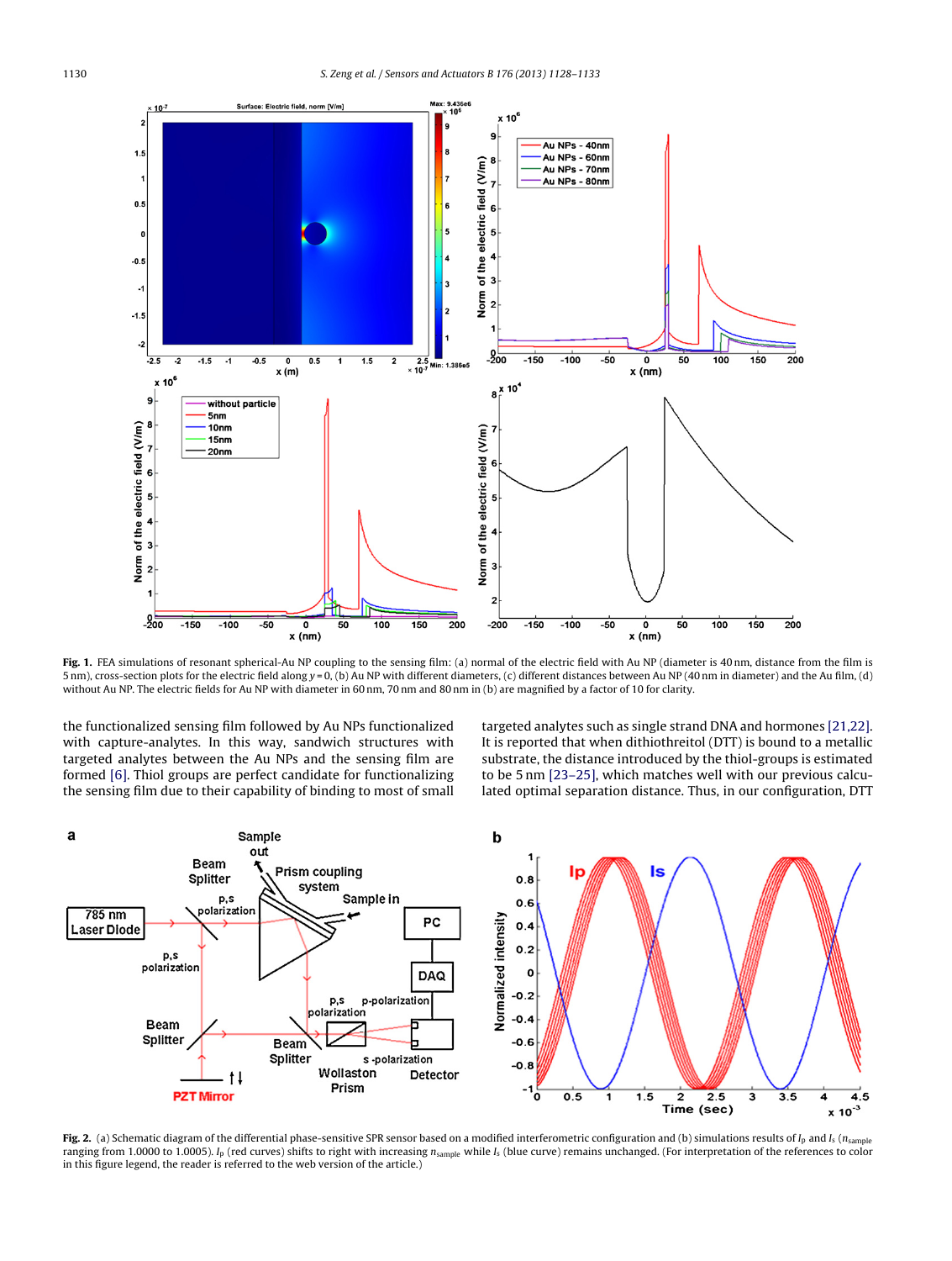<span id="page-3-0"></span>

**Fig. 3.** Real-time differential phase measurement for various weight ratios of glycerin (a) and formamide (b) in water. In (b), the baseline was measured after flowing deionized (DI) water onto the sensor surface.

is used for surface derivatization of Au substrate where one end of the molecule is attached to the sensing film and the other end forms an Au-S bond with colloidal Au NPs (see Fig. 4). The process of sensing film functionalized with DTT was monitored by our differential phase-sensitive SPR sensor. A sharp phase change was observed upon the addition of 10 mM DTT solution onto the sensor head. The results are shown in Fig. 4(a). The system was left for a period of 20 min and then rinsed by DI water to confirm the functionalization. Longer immersion times and higher concentrations of DTT did not noticeably improve the signal change.

[Fig.](#page-4-0) 5 illustrates the phase change plots after flowing colloidal Au NPs with diameters of 40 nm, 60 nm, 70 nm and 80 nm onto the sensor head. It is worth mentioning that for minimizing variations in sensing performance, the four sensing films were previously



**Fig. 4.** Response curves obtained after flowing (a) 10 mM DTT solutions, (b) solutions of spherical Au NPs with 40 nm diameter (OD = 1.0), followed by DI water. The baseline was measured after (a) flowing deionized (DI) water onto the sensor surface, (b) the formation of DTT layer on the sensor surface.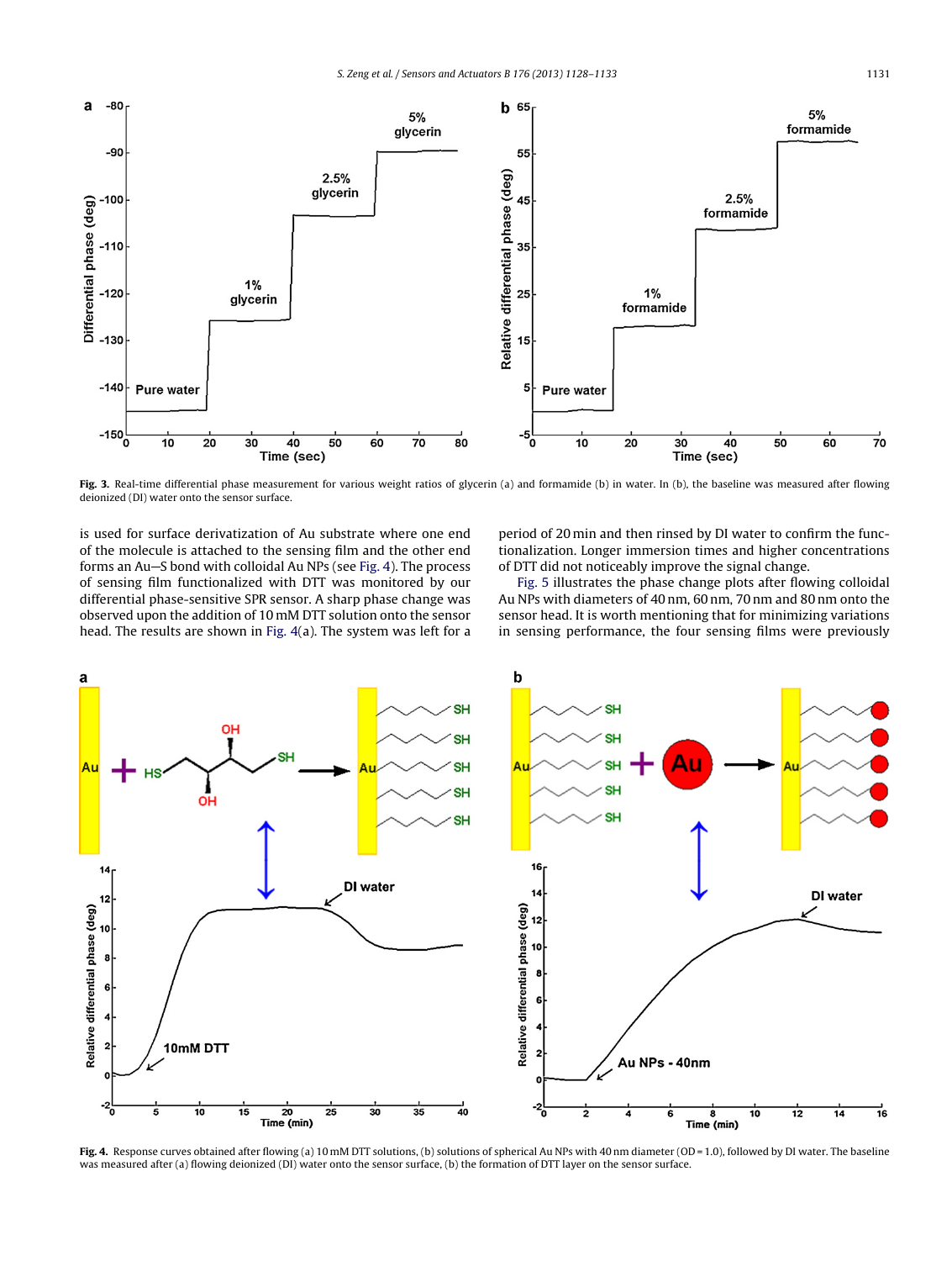<span id="page-4-0"></span>

**Fig. 5.** Response curves obtained after flowing solutions of spherical Au NPs  $(OD = 1.0)$  with different diameters: (a)  $40$  nm, (b)  $60$  nm, (c)  $70$  nm, and (d)  $80$  nm. Inset figures are FE-SEM images of the Au NPs immobilized on gold thin films.

immersed in the solution of 10 mM of DTT for 12 h and then rinsed with water to remove any unbound thiol. The films were then stored in a nitrogen-saturated container to prevent oxidation of thiol group. The optical density (OD) value of absorption peak for all Au NPs solutions are fixed at 1.0. Baseline was established by water, response curves as shown in Fig. 5 are associated with the phase change that is obtained after binding different sizes of Au NPs onto the modified sensor surface with the layer of DTT. After 10 min reaction time, DI water was running again to confirm the binding between Au NPs and the sensing film. As one can see from Fig. 5,the SPR response curves are size dependence. The corresponding phase changes for 40 nm, 60 nm, 70 nm and 80 nm are 12.10◦, 7.40◦, 5.63◦ and 4.45◦, respectively, showing good agreements with our simulation results. Field-emission scanning electron microscopy (Zeiss Ultra-Plus FE-SEM) was used to characterize the resulting sensing films and confirm that Au NPs with different diameters have been bound to the films uniformly (see inset figures in Fig. 5).

## **5. Conclusions**

In our work, the size-dependent signal response in terms of phase change has been demonstrated in an Au NPs-enhanced SPR sensing system. The particle size used here ranges from 40 nm to 80 nm, which extinction coefficients are composed of two components: absorption and scattering. Results from differential-phase SPR measurements agree well with those obtained from theoretical modeling using finite element methods. It is revealed that the enhanced SPR sensing signals decrease with increasing particle size and Au NPs of 40 nm in diameter offers the best signal amplification factor for the SPR sensing system. This is mainly due to the fact that the influence of scattering in Au NP with diameters >40 nm becomes much stronger than the absorption. We envision that these findings reported herein will serve as a useful guidance and open a new pathway for the development of ultra-sensitive SPR sensors based on the Au NP-enhanced scheme.

#### **Acknowledgements**

This work is supported by the Start-up Grant (M4080141.040) from Nanyang Technological University and Singapore to China Joint Grant (SERC 0921450031, China 2009DFA12640).

#### **References**

- [1] P.N. Prasad, Introduction to Biophotonics, Wiley-Interscience, New York, 2003. [2] H. Raether, Surface Plasmons on Smooth and Rough Surfaces and on Gratings, Springer-Verlag, Berlin, 1988.
- [3] J. Homola, Surface plasmon resonance sensors for detection of chemical and biological species, Chemical Reviews 108 (2) (2008) 462–493.
- [4] A.V.Kabashin, S. Patskovsky,A.N. Grigorenko, Phase and amplitude sensitivities in surface plasmon resonance bio and chemical sensing, Optics Express 17 (23) (2009) 21191–21204.
- [5] H.P. Ho, W. Yuan, C.L. Wong, S.Y. Wu, Y.K. Suen, S.K. Kong, C.L. Lin, Sensitivity enhancement based on application of multi-pass interferometry in phasesensitive surface plasmon resonance biosensor, Optics Communication 275 (2) (2007) 491–496.
- [6] W.C. Law, K.T. Yong, A. Baev, P.N. Prasad, Sensitivity improved surface plasmon resonance biosensor for cancer biomarker detection based on plasmonic enhancement, ACS Nano 5 (6) (2011) 4858–4864.
- [7] S. Zeng, K.-T. Yong, I. Roy, X.-Q. Dinh, X. Yu, F. Luan, A review on functionalized gold nanoparticles for biosensing applications, Plasmonics 6 (3) (2011) 491–506.
- [8] M. Riskin, R. Tel-Vered, O. Lioubashevski, I. Willner, Ultrasensitive surface plasmon resonance detection of trinitrotoluene by a bis-aniline-cross-linked Au nanoparticles composite, Journal of the American Chemical Society 131 (21) (2009) 7368–7378.
- [9] K.M. Byun, S.J.Kim, D.Kim, Design study of highly sensitive nanowire-enhanced surface plasmon resonance biosensors using rigorous coupled wave analysis, Optics Express 13 (10) (2005) 3737–3742.
- [10] S. Fang, H.J. Lee, A.W. Wark, R.M. Corn, Attomole microarray detection of MicroRNAs by nanoparticle-amplified SPR imaging measurements of surface polyadenylation reactions, Journal of the American Chemical Society 128 (43) (2006) 14044–14046.
- [11] J.L. Wang, A. Munir, Z.H. Li, H.S. Zhou, Aptamer-Au NPs conjugates-enhanced SPR sensing for the ultrasensitive sandwich immunoassay, Biosensors and Bioelectronics 25 (1) (2009) 124–129.
- [12] M.J. Kwon, J. Lee, A.W. Wark, H.J. Lee, Nanoparticle-enhanced surface plasmon resonance detection of proteins at Attomolarc: comparing different nanoparticle shapes and sizes, Analytical Chemistry 84 (3) (2012) 1702–1707.
- [13] P.K. Jain, K.S. Lee, I.H. El-Sayed, M.A. El-Sayed, Calculated absorption and scattering properties of gold nanoparticles of different size, shape, and composition: applications in biological imaging and biomedicine, Journal of Physical Chemistry B 110 (14) (2006) 7238–7248.
- [14] L.A. Lyon, M.D. Musick, M.J. Natan, Colloidal Au-enhanced surface plasmon resonance immunosensing, Analytical Chemistry 70 (24) (1998) 5177–5183.
- [15] J.D. Driskell, R.J. Lipert, M.D. Porter, Labeled gold nanoparticles immobilized at smooth metallic substrates: systematic investigation of surface plasmon resonance and surface-enhanced Raman scattering, Journal of Physical Chemistry B 110 (35) (2006) 17444–17451.
- [16] H.P. Ho, W.C. Law, S.Y. Wu, C.L. Lin, S.K. Kong, Real-time optical biosensor based on differential phase measurement of surface plasmon resonance, Biosensors and Bioelectronics 20 (10) (2005) 2177–2180.
- [17] R.C. Weast, CRC Handbook of Chemistry and Physics, 68th ed., CRC Press, Boca Raton, FL, 1987.
- [18] J. Fuchs, D. Dell'Atti, A. Buhot, R. Calemczuk, M. Mascini, T. Livache. Effects of formamide on the thermal stability of DNA duplexes on biochips, Analytical Biochemistry 397 (1) (2010) 132–134.
- [19] K.C. Grabar, K.J. Allison, B.E. Baker, R.M. Bright, K.R. Brown, R.G. Freeman, A.P. Fox, C.D. Keating, M.D. Musick, M.J. Natan, Two-dimensional arrays of colloidal gold particles: a flexible approach to macroscopic metal surfaces, Langmuir 12 (10) (1996) 2353–2361.
- [20] R.G. Freeman, K.C. Grabar, K.J. Allison, R.M. Bright, J.A. Davis, A.P. Guthrie, M.B. Hommer, M.A. Jackson, P.C. Smith, D.G. Walter, M.J. Natan, Self-assembled metal colloid monolayers: an approach to SERS substrates, Science 267 (5204) (1995) 1629–1632.
- [21] K.A. Peterlinz, R.M. Georgiadis, T.M. Herne, M.J. Tarlov, Observation of hybridization and dehybridization of thiol-tethered DNA using two-color surface plasmon resonance spectroscopy, Journal of the American Chemical Society 119 (14) (1997) 3401–3402.
- [22] Y.M. Bae, B.K. Oh, W. Lee, W.H. Lee, J.W. Choi, Study on orientation of immunogrlobulin G on protein G layer, Biosensors and Bioelectronics 21 (1) (2005) 103–110.
- [23] J.M. Tour, L. Jones, D.L. Pearson, J.J.S. Lamba, T.P. Burgin, G.M. Whitesides, D.L. Allara, A.N. Parikh, S.V. Atre, Self-assembled monolayers and multilayers of conjugated thiols, alpha, omega-dithiols, and thioacetyl-containing adsorbates – understanding attachments between potential molecular wires and gold surfaces, Journal of the American Chemical Society 117 (37) (1995) 9529–9534.
- [24] Y.S. Shon, S. Lee, S.S. Perry, T.R. Lee, The adsorption of unsymmetrical spiroalkanedithiols onto gold affords multi-component interfaces that are